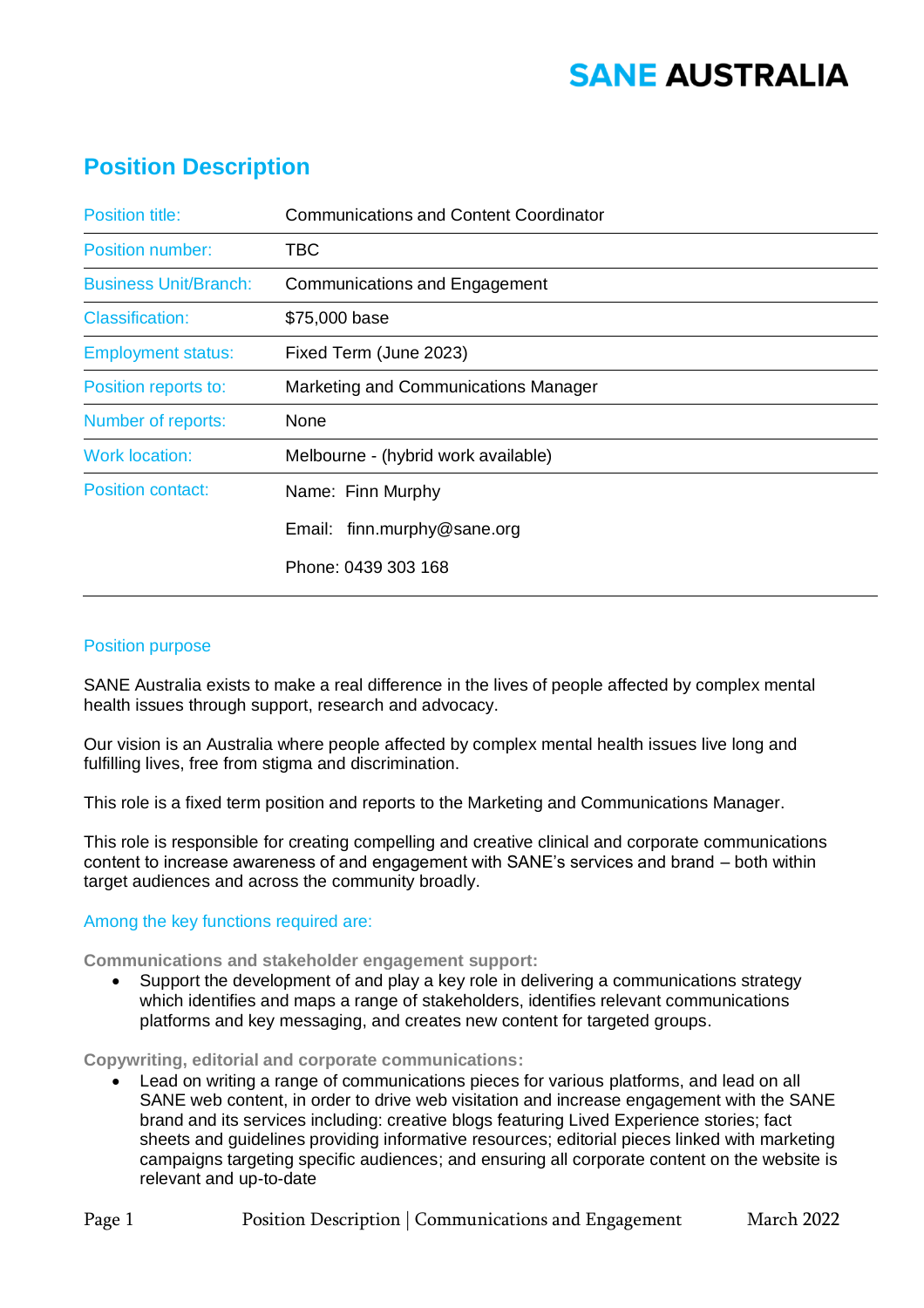- Ensure new content is delivered in line with the content strategy, and utilise data and analytics to create content which is specifically targeted to increasing web visitation and generating new and return visitors linked with funding KPIs
- Work with SANE's clinical experts to ensure content is factually correct, evidence-based and safe and responsive to audience needs
- Keep abreast of topical mental health stories to identify new content opportunities and connect with subject experts to help grow SANE's reach and engagement
- Take ownership of all e-newsletters and service user eDMs
- Lead on developing corporate publications and collateral including the Annual Report and SANE services brochures, etc.
- Lead on strategising creative content for fundraising campaigns, including identifying compelling hooks and angles for eDMs.

**Content strategy and creation, and social media content:**

- Provide support in story boarding and scripting video content promoting SANE's services
- Identify new ways to bring stories and campaigns to life via video and digital platforms, specifically promoting SANE's services and Peer Ambassador stories

**Stakeholder management:**

- Work with SANE's Peer Ambassadors to share their stories and experiences through compelling written and video content
- Interview subject experts to create compelling content which taps into new audiences.

**Website Management:**

- Make basic content updates and changes to SANE website
- Manage more complex updates with SANE website developer

### Key relationships

- Peer and Brand Ambassadors Creating content to spotlight Lived Experience stories and perspectives, and leverage Brand Ambassadors' profiles linked with brand awareness and positioning objectives
- Subject experts Creating new content which is topical, relevant and drives new audiences and reach
- External suppliers Such as designers and digital agencies to deliver content
- All staff Work with teams across the organisation to identify news and promotional opportunities to leverage for blog and content opportunities.

### Essential Requirements:

**Qualification and Experience:**

• A tertiary qualification in communications or journalism, and two or more years' experience of proven achievement working in communications or content role.

**Skills and Expertise:**

- Expertise in copywriting across all platforms, and creating outstanding communications, copy and content for digital platforms and for print, delivering on reach and engagement KPIs
- Experience of applying digital marketing data and principles (such as SEO and Google Analytics) to deliver content linked with KPIs